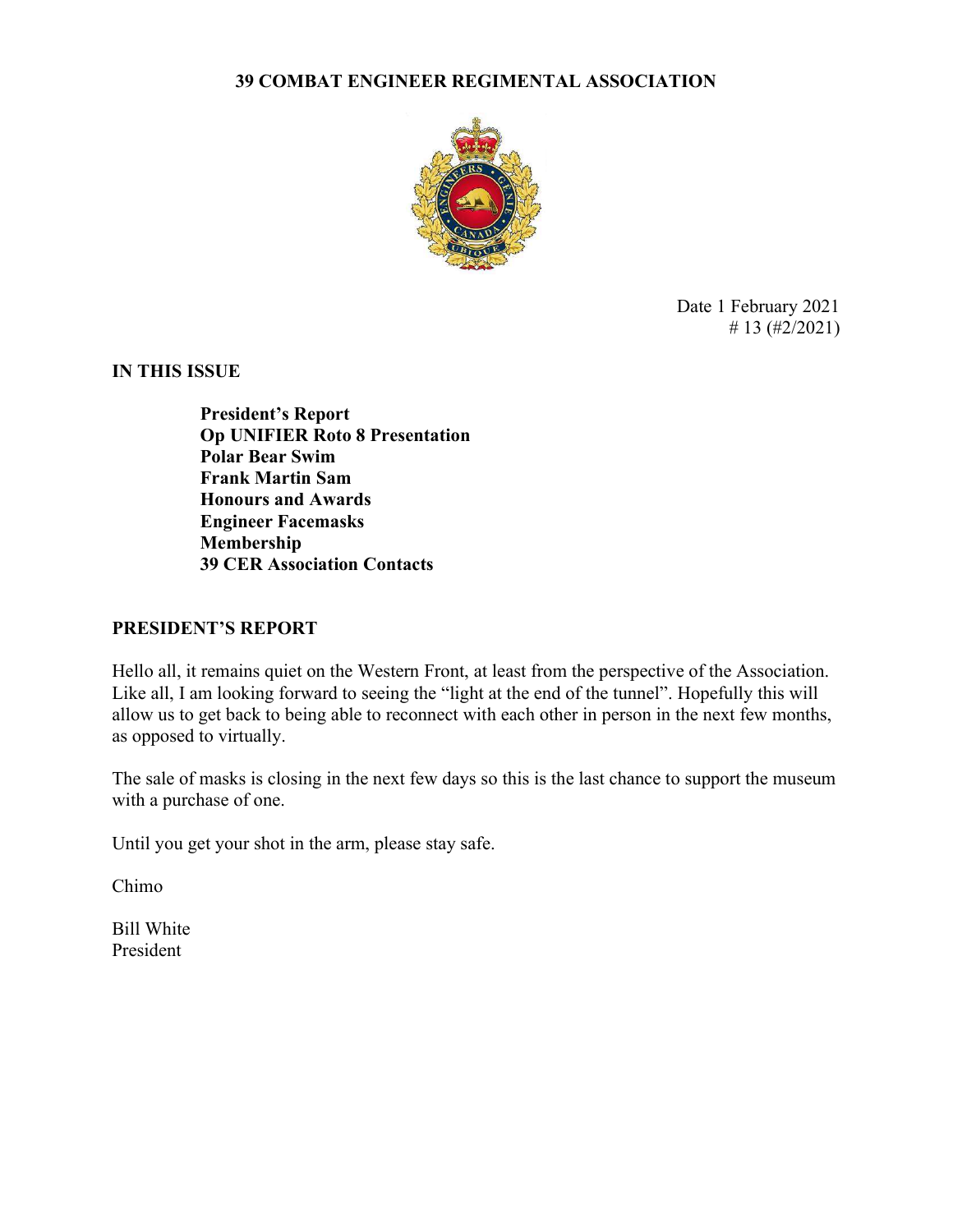# OP UNIFIER ROTO 8 PRESENTATION TO REGIMENT

Majors Piers and Ferg having returned from Op UNIFIER Roto 8, presented the Regiment with some souvenirs of their tour. These items include the subunit patches that they both lead (the Officer and NCO Development Group for Major Piers, while Major Ferg was the lead Canadian and Chief of Staff for the Multinational Coordination Centre), the UNIFIER patch and coins from the Op ORBITAL (the contingent from the UK), the Defense Education Advisory Group (DEAG one of the American contingents), CJOC and Op UNIFIER. This memento was presented to thank the regiment for permitting their extended absence as well as to memorialize the Security Force Capacity Building (SFCB) Operation that is currently ongoing in Ukraine.



Maj Stephen Piers, and Maj Vicki Ferg making the presentation to LCol James Julien.

## COVID-19 KIBOSHES SILVER CITY POLAR BEAR PLUNGE

Sheri Regnier Trail Times

The 44 Engineer Squadron is hoping to be back on the beach Jan. 1, 2022. Locals will have to find another way to brrrr-ing in 2021 other than a dip in the Columbia River.

Yes, it's true. COVID-19 has cancelled the Polar Bear Swim, a touted cure-all for too many evening-before-libations that has taken place on Jan. 1 at Gyro Park beach in East Trail for more than 30 years.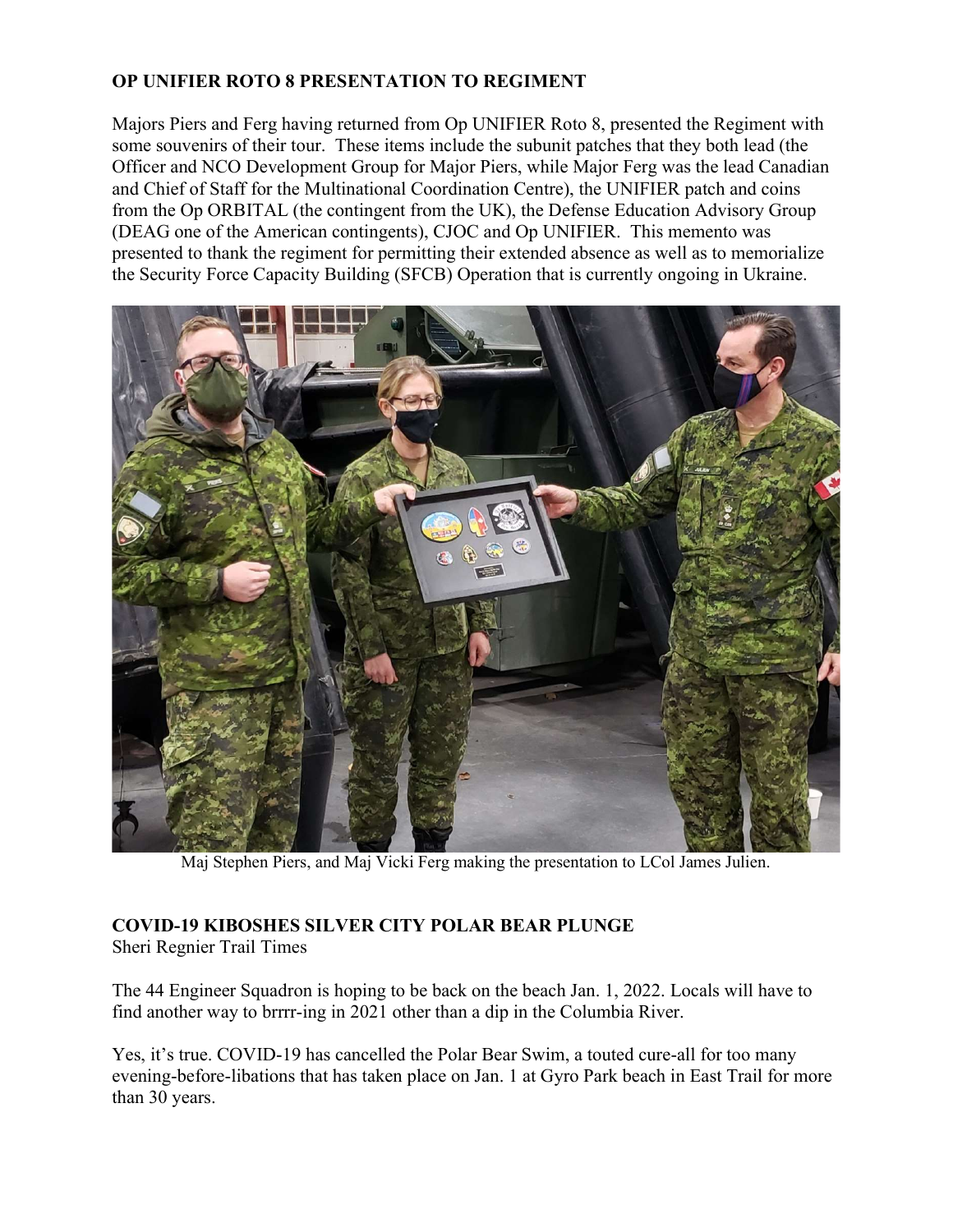"As 2020 draws to a close, most of you must be wondering if there will be a polar bear swim to start of 2021," began Shane Batch, Master Warrant Officer for the 44 Engineer Squadron / 39 Combat Engineer Regiment.

"Unfortunately the COVID 19 pandemic has forced our hand, and we regretfully have to cancel the swim. With the province's social distancing policies in place until early January, we are unable to ensure a responsible and safe way to conduct the swim," he said. "Hopefully by next year (2022) we will be able to resume this event. Thank you all for your understanding, and have a safe and happy holiday season. See you in 2022!"

The first Polar Bear Swim in the Silver City, on record that is, was in 1988. The popularity of taking a dip on Jan. 1 has grown over time with the organizers – the 44 Engineer Squadron – drawing hundreds of spectators and up to 200 on deck for the noon-sharp plunge.

The 44th Engineer Squadron has served in Trail since it was formed in 1947. Over the decades, members of the squadron have put their skills to work on community projects, responded across B.C. during floods, fires, and other emergencies, and deployed on missions around the world, from Bosnia to Afghanistan.

The squadron has a satellite location in Cranbrook and is part of 39 Combat Engineer Regiment. Soldiers from the unit are trained as combat engineers and engineer officers. Engineers build everything the army needs and ensures that the units can get everywhere they need to go. They are the army's experts on road, bridge, and building construction, as well as fortification, boat operations, demolition, and explosives.

## FRANK MARTIN SAM 17 OCTOBER 1925 - 8TH OF JANUARY 2021



On the 8th of January 2021 a warrior's casket was draped with the National Flags of the Shuswap Nation, Ktunaxa Nation and Canada. The warrior, Frank Martin Sam, served in WW2 as a member of the Queen's Own Cameron Highlanders and was one of the last surviving WW2 veterans of the Shuswap and Ktunaxa Nations to which he held ties. These nations honoured him as a "Crazy Dog" - a member of an indigenous warrior society charged with protecting the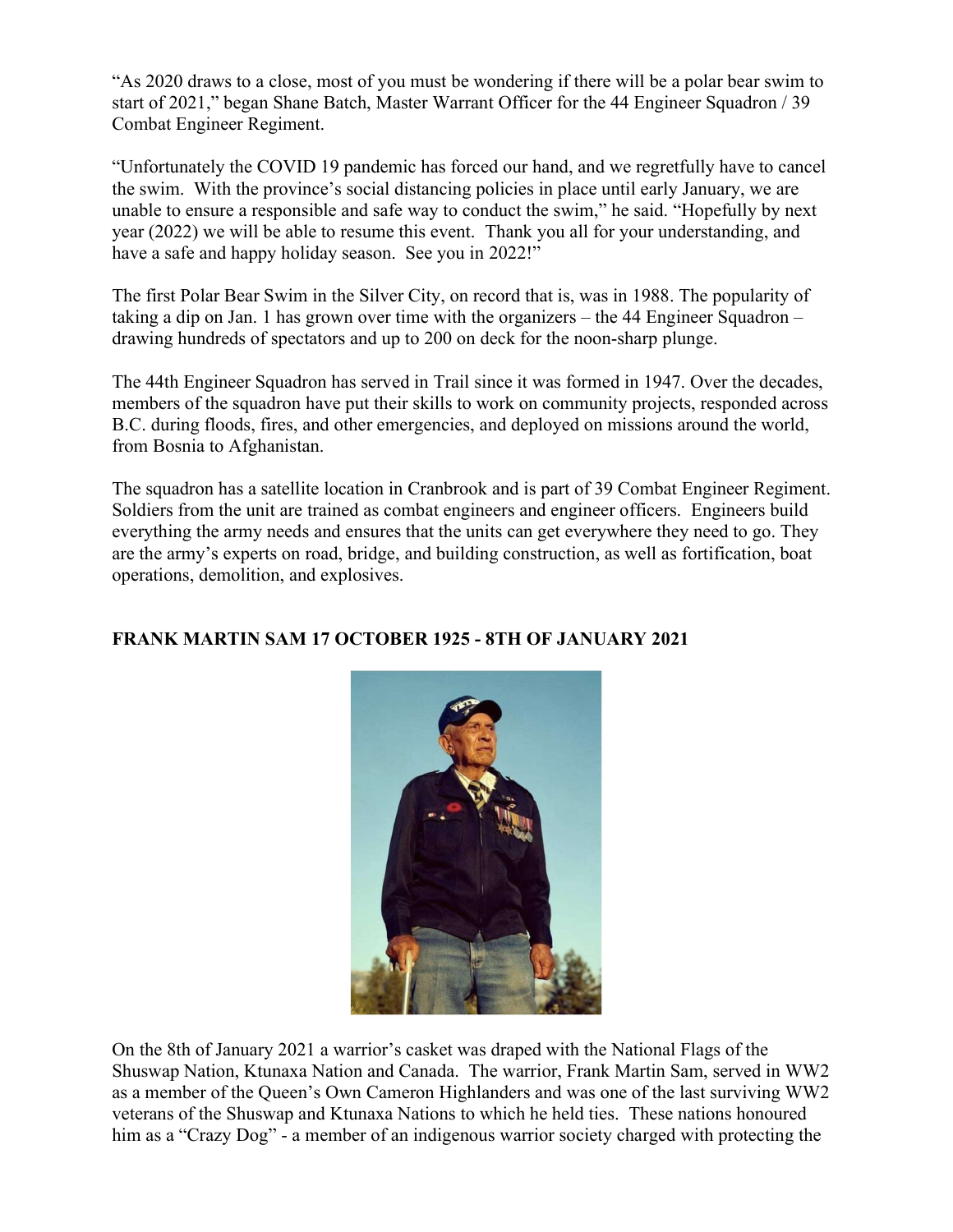nation's members at all costs. A limited military guard of honour from the 44th Engineer Squadron stood for the service while remaining compliant with COVID-19 restrictions.



Frank Martin Sam was born 17 October 1925 into the Columbia Lake Band and at the age of 5 entered the St Eugene's Mission School in Cranbrook, BC, a residential school that he attended for 11 years.

Frank enlisted in the Canadian Army on 30 May 1943 when he was 17 years old and was deployed to the European Theatre on 7 July 1944 through Normandy, France while serving with the Queen's own Cameron Highlanders, 6th Infantry Brigade, 2nd Canadian Infantry Division.

Frank was wounded in action on 14 August 1944 and was returned to England for 12 days to recover. Rejoining the Camerons' front lines, Frank continued with the Allied advance and on 18 September 1944 was wounded a second time, which resulted in his repatriation back to Canada, where he was honorably discharged on 31 May 1946. Frank returned to the Columbia Lake Band.

Frank said "My memories of the Army always make me sad; many times lead me to tears, but I am proud that I was one who fought for all the Aboriginal people. I hope no one thinks I didn't. I have the holes in my body to prove it."

Continuing his service to his community Frank participated in the Truth and Reconciliation Commission of Canada in 2007 which brought forward the treatment of Aboriginal people in the residential school system. Frank's time at St Eugene's was difficult for him to discuss, according to his daughter Gladys, Frank felt the information "needed to be talked about" and it was his courage that gave him the strength to tell his story. Frank was also given the honour of cataloguing his Nation's Aboriginal Veterans burial sites and headstones to ensure their markers met the standard veterans deserved.

Frank remained a pillar of his community and family and many favored memories were shared at his service, like his favorite activity of sitting on a bench downtown, discussing many things with those stopping to say hello. His love of Orange Crush and Coffee Crisp was heartfelt and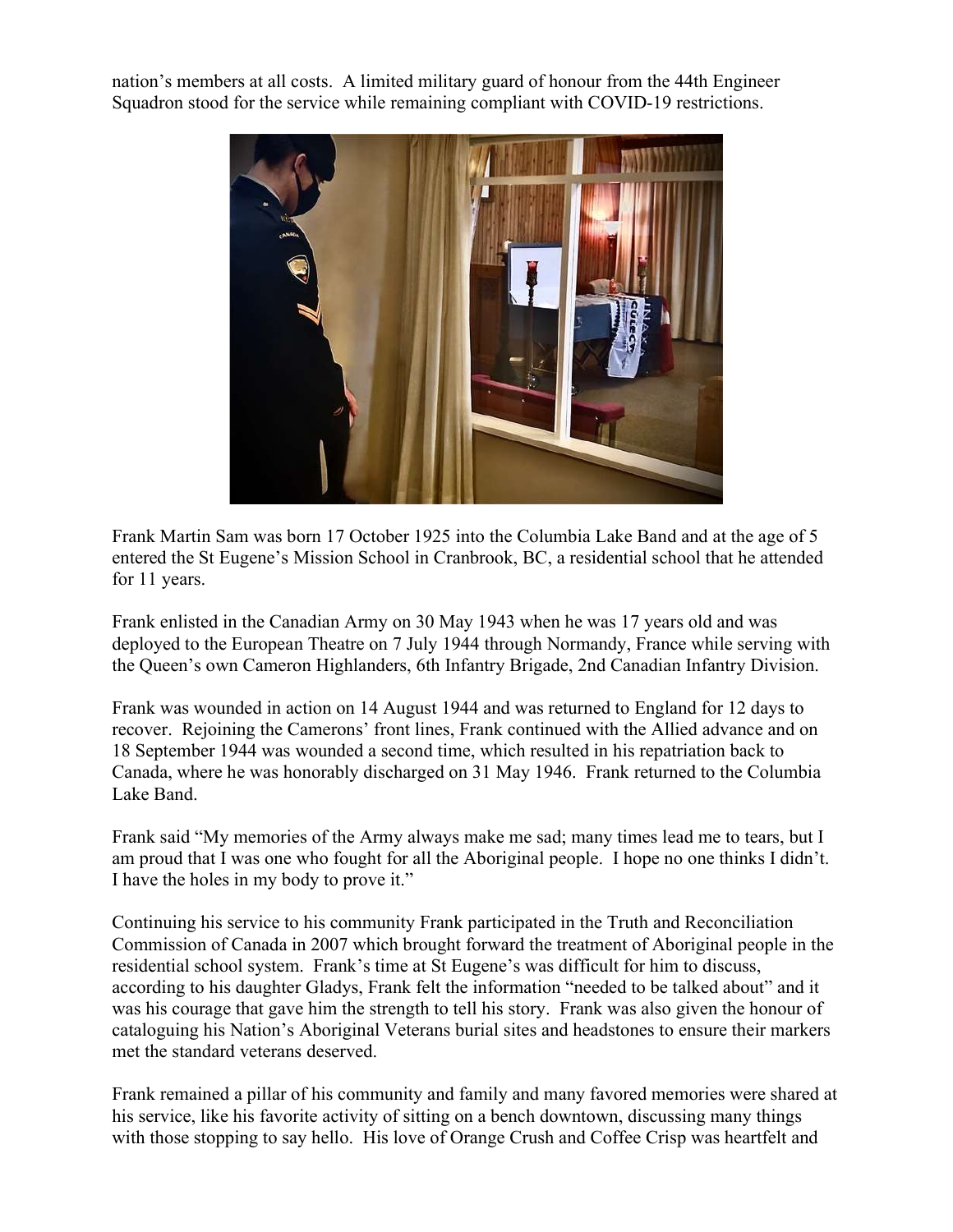known by all. These items were left with him for his journey to the Creator. During his service the military presence was appreciated by his family and their appreciation towards the Canadian Army was expressed.

Frank was interred on the Shuswap Reserve in the beautiful Columbia Valley where the mountains will now stand watch.



This day was difficult for many reasons: The family lost their father. The Shuswap and Ktunaxa Nations lost an Elder and WW2 veteran. The Queen's own Cameron Highlanders lost a soldier.

Cpl Chris Buckley, CD 44 Engineer Squadron 39 Combat Engineer Regiment

#### HONOURS AND AWARDS

#### 44 ES Annual Awards

Due to the COVID-19 restrictions 44 ES did not have a traditional Sapper Appreciation Dinner last year when the annual presentation of awards occurs. Instead they held a virtual presentation via Zoom on their normal parade night of Thursday 14 January 2021. We do not have photos of the presentations, as they were virtual. The recipients of awards are as follows:

Sapper Of The Year = Pte Dorner Warrior Of The Year = Pte Mark NCO Of The Year = Sgt Wenman Other Trades = Cpl Buckley OC's Cup = Pte Redding